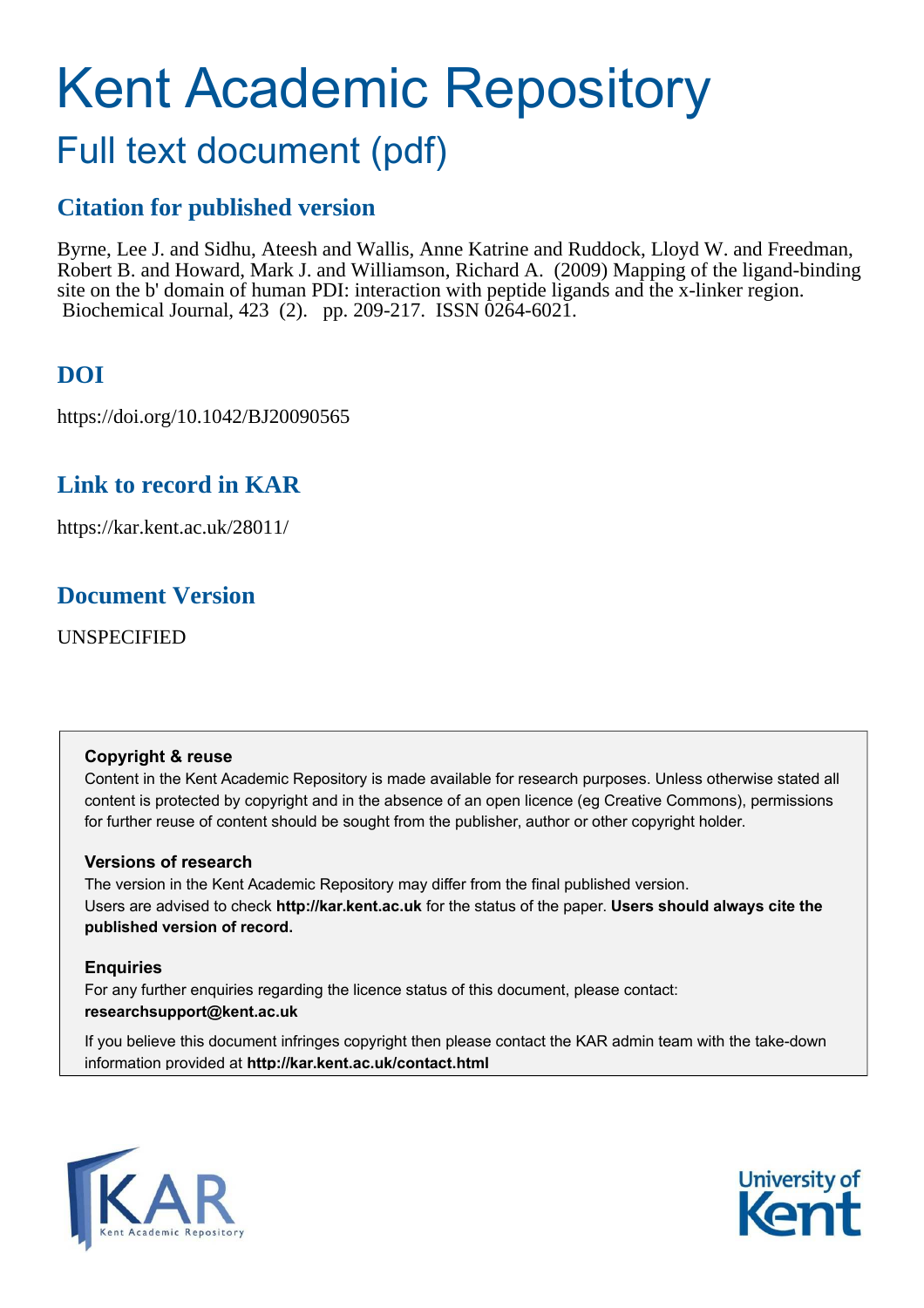Biochem. J. (2009) **423**, 209–217 (Printed in Great Britain) doi:10.1042/BJ20090565 **209**

# **Mapping of the ligand-binding site on the b**′ **domain of human PDI: interaction with peptide ligands and the x-linker region**

Lee J. BYRNE\*1, Ateesh SIDHU†1, A. Katrine WALLIS†, Lloyd W. RUDDOCK‡, Robert B. FREEDMAN†, Mark J. HOWARD\*<sup>2</sup> and Richard A. WILLIAMSON\*<sup>2</sup>

\*Department of Biosciences, University of Kent, Canterbury CT2 7NJ, U.K., †Department of Biological Sciences, Warwick University, Coventry CV4 7AL, U.K., and ‡Department of Biochemistry, University of Oulu, 90570 Oulu, Finland

PDI (protein disulfide-isomerase) catalyses the formation of native disulfide bonds of secretory proteins in the endoplasmic reticulum. PDI consists of four thioredoxin-like domains, of which two contain redox-active catalytic sites (**a** and **a** ′ ), and two do not (**b** and **b** ′ ). The **b** ′ domain is primarily responsible for substrate binding, although the nature and specificity of the substrate-binding site is still poorly understood. In the present study, we show that the **b** ′ domain of human PDI is in conformational exchange, but that its structure is stabilized by the addition of peptide ligands or by binding the **x**-linker region. The location of the ligand-binding site in **b** ′ was mapped by

#### **INTRODUCTION**

PDI (protein disulfide-isomerase) is a key enzyme responsible for the formation of native disulfide bonds in proteins that enter the secretory pathway of eukaryotic cells. PDI is a multifunctional protein able to catalyse the oxidation and isomerization of disulfide bonds, as well as to bind to unfolded proteins and act as a molecular chaperone [1]. The isomerization of incorrectly paired cysteine residues is often a rate-limiting step on the folding pathway of disulfide bond-containing proteins both *in vitro* and *in vivo* [2–4]. The ability of PDI to combine redox and molecular chaperone-like activities allows it to bind to partly structured folding intermediates and to catalyse simultaneously protein folding and associated native disulfide bond formation [5]. PDI is the archetype of a large family of ER (endoplasmic reticulum)-resident PDI-like proteins [6].

PDI contains four thioredoxin-like domains, two of which, like thioredoxin itself, have redox-active catalytic sites (**a** and **a** ′ ) and two of which do not (**b** and **b** ′ ). The domain order is **a**-**b**-**b** ′ -**xa**<sup>'</sup>-c, where **x** is a 19-residue linker between the **b**<sup>'</sup> and **a**<sup>'</sup> domains [7] and **c** is a C-terminal acidic tail containing the KDEL (Lys-Asp-Glu-Leu) ER-retention signal. The **a** and **a** ′ domains are responsible for the redox activity of PDI, whereas the **b** ′ domain has been shown to be essential for ligand binding [8]. The **b** ′ domain binds both small and large peptide ligands, although large ligands also require the **a** and **a** ′ domains to contribute to the overall binding interaction [8,9]. The **b** ′ domain is likely to control the substrate specificity of PDI and is known to be required for disulfide isomerization reactions in protein substrates [10]. In ERp57, a PDI family member that is specific for the lectin-like molecular chaperones calnexin and calreticulin, the **b** ′ domain

NMR chemical shift perturbation and found to consist primarily of residues from the core  $\beta$ -sheet and  $\alpha$ -helices 1 and 3. This site is where the **x**-linker region binds in the X-ray structure of **b** ′**x** and we show that peptide ligands can compete with **x** binding at this site. The finding that **x** binds in the principal ligand-binding site of **b** ′ further supports the hypothesis that **x** functions to gate access to this site and so modulates PDI activity.

Key words: **b** ′ domain, ligand-binding site, nuclear magnetic resonance (NMR), protein disulfide-isomerase (PDI).

contains the binding site for these proteins allowing the lectins to recruit nascent glycosylated polypeptides to the isomerase to facilitate folding [11,12].

PDI has proved to be a difficult protein for three-dimensional structure determination. The first structure for a full-length PDI (yeast Pdi1p) was not published until 2006 [13], although abundant protein from a variety of sources has been available for many years. This structure was obtained from crystals of yeast Pdi1p grown at 4 ℃ and revealed a twisted U-shaped molecule where the **b** and **b** ′ domains make up the valley floor and the **a** and **a** ′ domain are positioned either side with their redox-active catalytic sites facing one another across the central cleft. The U is lined with hydrophobic residues thought to constitute the ligandbinding site. The **b** ′ domain provides the core of this putative binding site, with the **a** and **a** ′ domains contributing hydrophobic residues around their active sites. The **b** domain extends the hydrophobic site on **b'** and may be important for binding larger molecules. A second crystal form of yeast Ppi1p grown at a higher temperature has shown that the fulllength molecule is conformationally flexible with respect to the orientation and position of the **a** domain to the rest of the molecule [14]; such flexibility will tend to prevent regular crystal formation.

Single domain structures for domains **a** and **b** of human PDI were determined by NMR more than 10 years ago [15,16], and a structure of the isolated **a** ′ domain has been deposited in the Protein Data Bank (PDB code 1X5C), but there has been no reported NMR structure for the independent **b** ′ domain of human PDI. However, recently, six three-dimensional structures of mammalian PDI family members containing a **b** ′ domain have been published (full-length ERp44 [17], full-length ERp57 in a complex with tapasin [18], **bb**′ domains of ERp57 and ERp72



Abbreviations used: ER, endoplasmic reticulum; HSQC, heteronuclear single-quantum coherence; IPTG, isopropyl β-D-thiogalactoside; NBD, nucleotidebinding domain; PDI, protein disulfide-isomerase; Pdi1p, yeast PDI (product of the Saccharomyces cerevisiae PDI1 gene); SBD, substrate-binding domain; TROSY, transverse relaxation optimized spectroscopy.

<sup>&</sup>lt;sup>1</sup>These authors contributed equally to this work

<sup>2</sup>Correspondence may be addressed to either of these authors (email m.j.howard@kent.ac.uk or r.a.williamson@kent.ac.uk).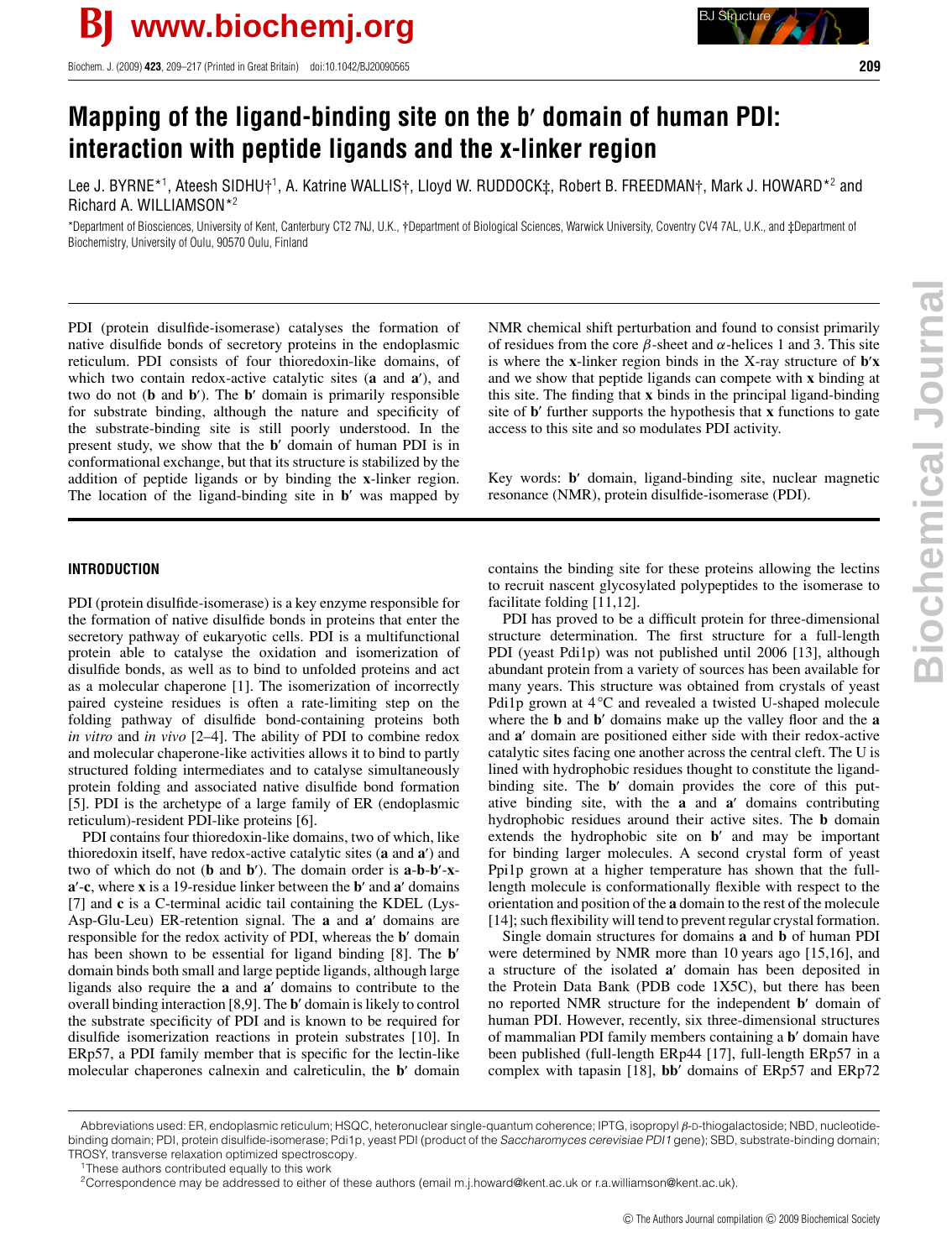[12,19], and **b** ′**x** and **bb**′ domains of human PDI [20,21]). In two of these structures, a hydrophobic site similar to that seen in the **b** ′ domain of yeast has been identified into which another part of the polypeptide chain is bound (the **x**-linker region in **b** ′**x** [20] and the C-terminal region in ERp44 [17]). These findings suggest that access to the core ligand-binding site can be gated by a capping structure within the protein, leading to the possibility of high- and low-ligand-affinity states.

To date there are no published structures of PDI with bound peptide ligands or unfolded protein substrates and hence the ligand-binding site has not been identified directly. In the present study, we have used NMR chemical shift perturbation to map the ligand-binding site in the **b** ′ domain of human PDI and have shown that peptide ligands can compete with the **x**-linker region for binding at this site. We also show that the neighbouring **b** domain and **x**-linker region stabilize the structure of **b** ′ and that the **b** domain has an effect on the ligand-binding site, even though this site is distant from the **b–b**′ domain–domain interface.

#### **MATERIALS AND METHODS**

#### **Recombinant protein expression and purification**

Human PDI fragments comprising **b**' (Pro<sup>218</sup>–Gly<sup>332</sup>), **b'x** (Lys<sup>213</sup>– Pro<sup>351</sup>), **bb**<sup> $\prime$ </sup> (Ala<sup>119</sup>–Gly<sup>332</sup>) and **bb<sup>** $\prime$ **</sup>x** (Ala<sup>119</sup>–Pro<sup>351</sup>) were expressed from pET23b (Novagen) in *Escherichia coli* BL21(DE3) pLysS cells with an N-terminal His<sub>6</sub> tag (MHHHHHHM). *E. coli* cultures were grown at 37 ◦C in M9 minimal medium containing either [<sup>15</sup>N]ammonium sulfate or [<sup>15</sup>N]ammonium sulfate and [<sup>13</sup>C]glucose and induced with 1.0 mM IPTG (isopropyl  $\beta$ -Dthiogalactoside) for 4 h to generate uniformly <sup>15</sup>N-labelled and <sup>15</sup>N/<sup>13</sup>C-labelled protein.

For protein purification, cells were harvested by centrifugation at 6200 *g* for 15 min and resuspended in 20 mM sodium phosphate buffer (pH 7.3) (buffer A), containing DNase (10  $\mu$ g/ml) before freezing at  $-20$  °C. Thawed cell lysate was clarified by centrifugation at 17400 *g* for 15 min and loaded on to a column of nickel-chelating Sepharose (GE Healthcare). The column was washed with buffer A containing 25 mM imidazole and 0.5 M NaCl following by buffer A alone, and then the recombinant product eluted with buffer A containing 50 mM EDTA. The eluted protein was dialysed against buffer A or diluted  $5\times$  with buffer A before loading on to a Source 30Q ion-exchange column (GE Healthcare). Bound proteins were separated with a linear gradient of 0–500 mM NaCl over 20 column volumes. Fractions were pooled based on SDS/PAGE analysis and concentrated by ultrafiltration (5 kDa cut-off for single domain constructs, 10 kDa cut-off for larger constructs).

**b** ′**x** and **bb**′**x** constructs were purified further by gel-filtration chromatography. Samples were separated on Superdex 75 or 200 columns (2.6 cm  $\times$  55 cm, GE Healthcare) in 20 mM sodium phosphate buffer (pH 7.1) containing 150 mM NaCl. Fractions corresponding to monomer and dimer were well-resolved and were pooled separately.

To prepare triple-labelled  $(^{2}H, ^{13}C, ^{15}N)$  **bb**'**x**, a single colony of cells carrying the **bb**′**x** expression plasmid was grown overnight in 20 ml of M9 minimal medium; cells were then pelleted and resuspended in 40 ml of M9 minimal medium containing  $35\%$  <sup>2</sup>H<sub>2</sub>O. Cells from this culture were collected and stored in 40% glycerol, and the process of adaptation was repeated stepwise using successive cultures in 65, 86, 91, 94 and 96 %  ${}^{2}H_{2}O$ . Cells adapted to growth in 96%  ${}^{2}H_{2}O$  were streaked on an LB (Luria–Bertani) agar plate with appropriate antibiotics to enable selection of a single colony to inoculate a 50 ml starter culture of M9 minimal medium containing  $96\%$  <sup>2</sup>H<sub>2</sub>O, [<sup>15</sup>N]ammonium sulfate and

[ <sup>13</sup>C]glucose supplemented with 10% Spectra 9 (Spectra Stable Isotopes), a rich medium containing <sup>2</sup>H (>97%), <sup>13</sup>C (>98%) and  $15N$  ( $>98\%$ ). After overnight growth, this starter culture was used to inoculate two 400 ml cultures of the same medium and these cultures grown to a  $D_{600}$  of 0.6 before induction with 1.0 mM IPTG for 6 h. The labelled **bb**′**x** protein was recovered and purified as described above. The mass of the purified product was determined to be 30180 Da, implying 63% labelling with <sup>2</sup>H (81 %) labelling of non-exchangeable  ${}^{1}H$ ) if the labelling efficiency with  $^{13}$ C and  $^{15}$ N was 96% as determined in previous experiments in water.

#### **NMR spectroscopy**

NMR samples were typically 0.5–1.5 mM protein in 20 mM sodium phosphate buffer containing 100 or 150 mM NaCl (pH 6.5) and 10% (v/v) <sup>2</sup>H<sub>2</sub>O in a final volume of 330  $\mu$ l. Unless stated otherwise, NMR experiments were performed at 600 MHz using a Varian Unity INOVA equipped with a 5 mm HCN z-pulse field gradient probe. All NMR experiments were solvent-suppressed to reduce the water signal using the WATERGATE method [22], and all indirect NMR dimensions [non-TROSY (transverse relaxation optimized spectroscopy) experiments] were acquired using the hypercomplex method.  $15N$ <sup>15</sup>N/<sup>1</sup>H-HSQC (heteronuclear single-quantum coherence) spectra were collected at 25 and 40 ℃ as described by Alanen et al. [23]. Backbone chemical shift assignment for **b** ′**x** (at 25 ◦C) and **bb**′**x** (at  $40^{\circ}$ C) were carried out using three-dimensional CBCANH and CBCA(CO)NH experiments [24,25]. Assignments for **bb**′**x** were also confirmed by analysis of three-dimensional TROSY-HNCA and TROSY-HN(CO)CA experiments acquired at 800 MHz (Varian Unity INOVA) and 25 ℃ on a deuterated sample prepared as described above. Backbone assignments for **b** were taken from the BioMagResBank (accession code 4156 [26]) and the assignments confirmed and mapped on to an  $15N/L$ H-HSQC spectrum of **b** collected under the same experimental conditions as the other constructs by analysis of <sup>15</sup>N HSQC-TOCSY and <sup>15</sup>N-HSQC-NOESY spectra. All NMR data were processed using NMRPipe [27], and spectra were analysed manually using the CCPN Analysis software package [28].

#### **Peptide ligands**

-Somatostatin (AGSKNFFWKTFTSS [8]) and KFWWFS were generated by peptide synthesis and purified by reverse-phase HPLC. Peptide was added at a 2-fold molar excess over target protein concentration unless stated otherwise.

#### **RESULTS**

#### **Expression and purification of b**′ **, b**′ **x, bb**′ **and bb**′ **x**

PDI domain fragments were purified by a combination of nickelaffinity and anion-exchange chromatography. **b** ′**x** and **bb**′**x** often gave complex or asymmetric peak profiles during ion-exchange chromatography (Figure 1a), suggesting the presence of two or more forms, although SDS/PAGE and electrospray ionization– MS analysis on fractions taken across the peak revealed only a single protein species at the correct molecular mass (Figure 1a, inset). Subsequent analysis of ion-exchange-purified material by gel-filtration chromatography found that preparations of **b** ′ and **bb**′ resolved as a single peak (results not shown). In contrast, **b** ′**x** and **bb**′**x** both resolved as two peaks of approximately equal magnitude (Figure 1b). These subfractions represent dimeric and monomeric forms of **b** ′**x** and **bb**′**x**, whereas **b** ′ and **bb**′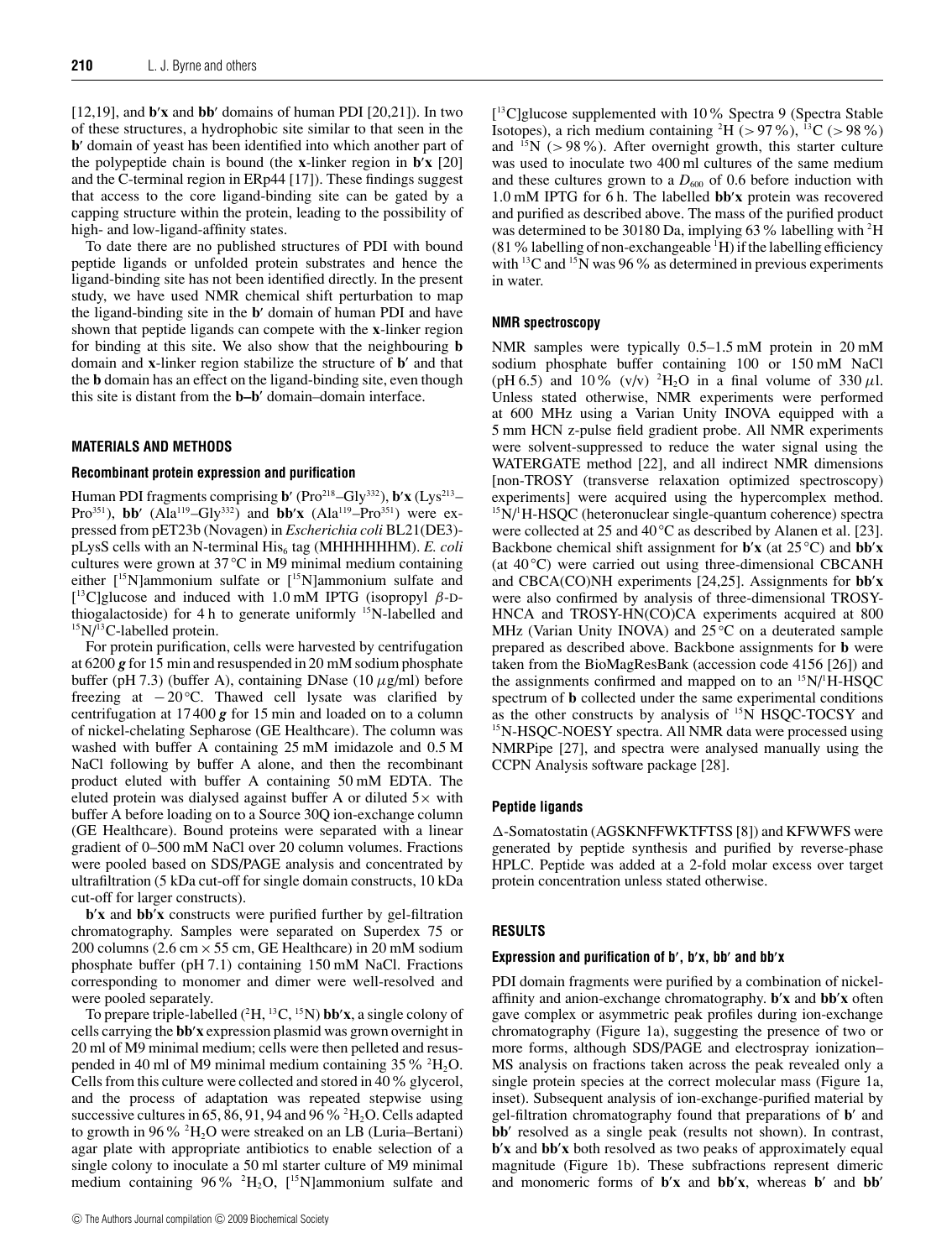





**Figure 1 Purification of b**′ **x**

(**a**) Typical asymmetric ion-exchange profile of **b** ′ **x** with SDS/PAGE analysis of fractions taken across the peak shown in the inset (molecular masses are indicated in kDa). The broken line (right-hand axis) indicates the salt gradient used for elution (0−0.5 M NaCl). (**b**) Gel-filtration chromatography of the **b'x** peak shown in (**a**). **b'x** resolves into two peaks identified as homodimer (A) and monomer (B). mAu, milli-absorbance units.

are found exclusively as dimeric species. Both **b** ′**x** and **bb**′**x** contain a unique tryptophan residue in the **x**-linker region of the fragment, and fluorescence analysis of the monomeric and dimeric forms revealed spectra similar to those seen previously for the 'capped' and 'uncapped' forms of **b** ′**x** respectively [20]. We have previously determined the structure of the capped form of **b** ′**x** using X-ray crystallography. This structure shows the **x**linker bound in a hydrophobic patch on the surface of **b** ′ [20]. The monomeric fractions of **b** ′**x** and **bb**′**x** gave well-resolved NMR spectra, consistent with folded proteins (Figures 2a and 2b). All the work in the present study was carried out using purified samples of monomeric **b**'x and **bb**'x and dimeric **b**' and **bb**'.

#### **Backbone assignment of b**′ **x and bb**′ **x**

Backbone assignments were obtained from standard tripleresonance datasets acquired at 25 ◦C for **b** ′**x** and 40 ◦C for **bb**′**x** (the elevated temperature for **bb**′**x** was to compensate for signal reduction from increased NMR relaxation rates owing to the higher molecular mass of this construct). Backbone assignments for **bb**′**x** were confirmed by analysis of TROSY-HNCA and TROSY-HN(CO)CA experiments using an 81% non-exchangeable deuterated sample. A series of <sup>15</sup>N/<sup>1</sup>H-HSQC experiments for **bb**′**x** at 40, 35, 30 and 25 ◦C enabled extrapolation of assignments for comparison with **b** ′**x** chemical shift data at  $25^{\circ}$ C. Assignments for both constructs have been deposited in the BioMagResBank (accession codes 15998 and 15974 for **b** ′**x** and **bb**′**x** respectively).



**Figure 2 <sup>15</sup>N/<sup>1</sup>H-HSQC spectra of (a) b**′ **x, (b) bb**′ **x (c) b**′ **, (d) bb**′ **, (e)**  $b' + KFWWFS$  and (f)  $bb' + \Delta$ -somatostatin

All spectra were collected at pH 6.5 and 25℃. **b'** and **bb'** were found to be exclusively dimeric on purification, whereas **b'x** and **bb'x** were found to be both dimeric and monomeric (only spectra for the monomeric form shown here). Some 20 non-overlapping peaks common to **b'/b'x** or **bb'/bb'x** spectra were used to estimate average F<sub>2</sub> line width at half peak height. The estimates obtained were:  $\mathbf{b}'\mathbf{x} = 20.1$  Hz,  $\mathbf{b}\mathbf{b}'\mathbf{x} = 24.0$  Hz,  $\mathbf{b}' > 40$ Hz,  $\mathbf{b}\mathbf{b}' = 36.9$  Hz,  **and**  $**bb**' +  $\Delta$ -somatostatin = 26.4 Hz.$ 

Backbone assignment for the **x**-linker region in both constructs proved to be more challenging than for the rest of the molecule with resonances weak or lacking from the CBCANH and/or CBCA(CO)NH experiments. In **b** ′**x**, two assignment pathways were observed for residues Met<sup>339</sup>-Gln<sup>350</sup>, suggesting at least two structural forms for this region. One pathway consisted of sharp well-resolved peaks; the second pathway consisted of broader peaks more typical in line width to those of the rest of the protein. These two sets of peaks are believed to originate respectively from a (freely mobile) unbound **x**-linker region and a bound form of **x** which interacts with a site on the **b** ′ domain. In contrast, the **bb**′**x** spectra revealed only one detectable assignment pathway for the **x**-linker region, although a few unassignable peaks remain in the spectra. The line widths for the peaks in the assigned pathway were narrower compared with the rest of the protein, suggesting that they originate from an unbound form of **x**. Furthermore, the last five residues  $(Asp<sup>346</sup>–Gln<sup>350</sup>)$  had comparable backbone chemical shifts with unbound **x** in **b** ′**x**. The signals from an unbound **x**-linker region are thought to arise from small amounts of uncapped dimer contaminating the samples. Uncapped **x** gives a characteristic high-field indole amide peak which can be seen in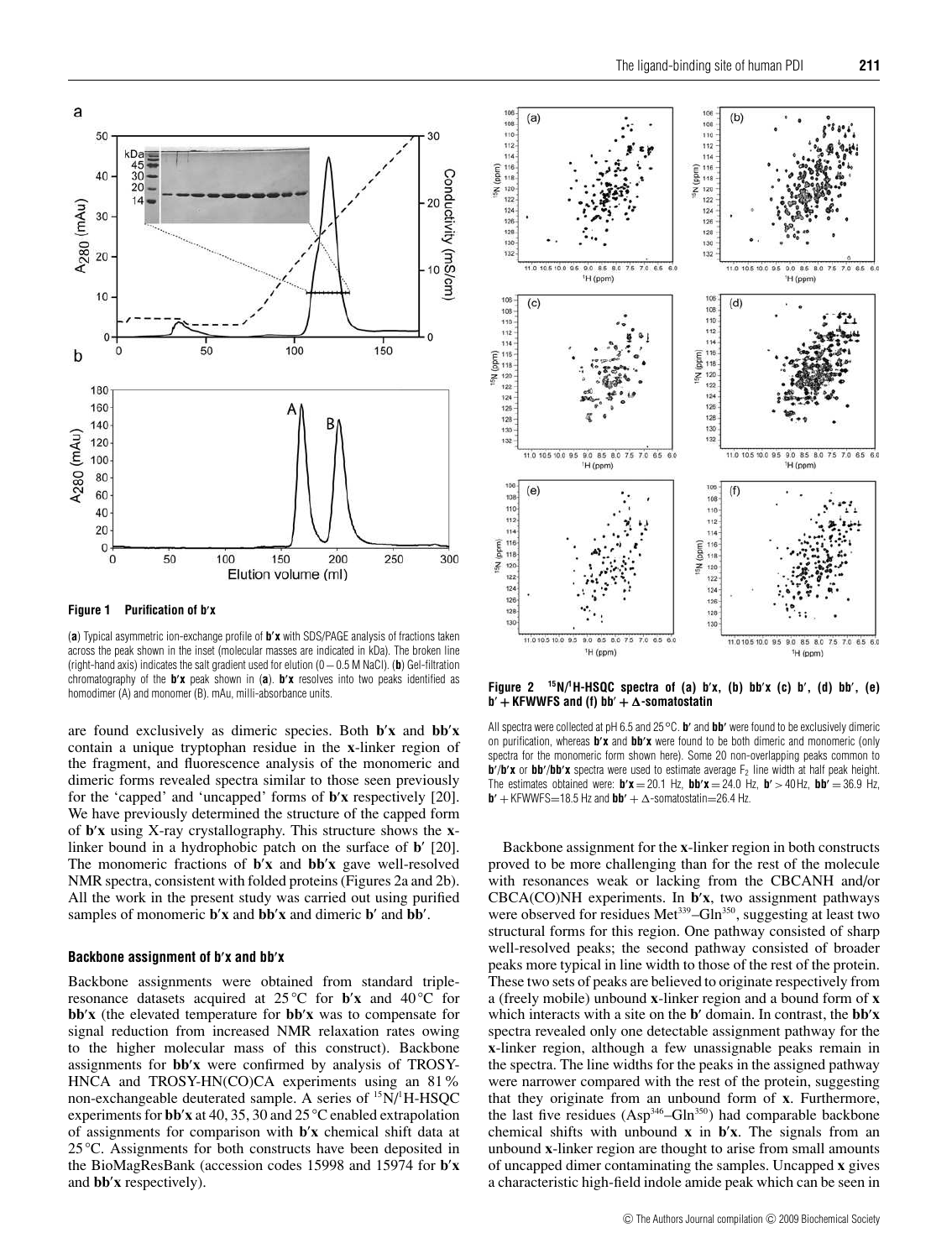the <sup>15</sup>N/<sup>1</sup>H-HSQC spectra (<sup>1</sup>H<sub>N</sub> = 10.13 p.p.m., <sup>15</sup>N=129.8 p.p.m.; Figure 2b). The sharp resonances of the uncapped **x**-linker region allow it to be detected easily, even when in relatively low amounts.

#### **Effect of peptide ligands on the structure of b**′ **and bb**′

The NMR spectra for dimeric **b**' and **bb**' were poor and their broad line widths prevented backbone assignment (Figures 2c and 2d). However, in the presence of a peptide ligand (Figures 2e and 2f), the line shape, resolution and dispersion of these spectra improved markedly, suggesting dissociation of the dimeric form to generate monomers, together with possible ligand-dependent stabilization of the **b** ′ structure reducing any line-broadening from conformational exchange. The hydrophobic peptide KFWWFS was found to have a significant effect on **b** ′ (compare Figures 2c and 2e), giving spectra with line widths comparable with capped **b** ′**x** (Figure 2a; average line widths given in the legend to Figure 2), but this ligand proved to be very difficult to handle reliably owing to its poor solubility. An alternative ligand,  $\Delta$ -Somatostatin [8], was used for studies with **bb**′ , and this ligand also had a significant effect on the line widths (compare Figures 2d and 2f), giving values approaching those seen for capped  $bb'x$  (Figure 2b).  $\Delta$ -Somatostatin was also seen to improve the quality of spectra when added to **b** ′ , but the effect was less marked than when added to **bb**′ at the same concentration and significantly poorer than that seen with KFWWFS (results not shown). Experiments were also carried out with the small hydrophobic molecule 2-propylphenol that had been shown previously to interact with the **b** ′ domain of PDI [29]. This molecule was seen to improve the spectrum of **b** ′ (results not shown), with average line widths decreasing to 24.4 Hz.

#### **Mapping of the b**′ **ligand-binding site**

Chemical shift perturbation can be estimated, when comparing spectra where only one of the spectra has been fully assigned, by measuring distances from signals in the assigned spectrum to the nearest peak in the unassigned spectrum. This approach was used to identify the ligand-binding site in **b**' by comparing the assigned  ${}^{15}N/{}^{1}H$ -HSQC spectrum of  $b'x$  with  $b' + KFWWFS$ and the assigned spectrum of  $bb'x$  with  $bb' + \Delta$ -somatostatin. The direct comparison of  $\mathbf{b}'$  with  $\mathbf{b}' + \text{KFWWFS}$  or  $\mathbf{b}\mathbf{b}'$  with **-somatostatin was not possible because of the poor quality** of the unliganded spectra (Figures 2c and 2d). The  $\Delta$ -somatostatin ligand was also seen to bind to **b** ′**x** as judged by peak shifts in  $15N$ <sup>15</sup>N/<sup>1</sup>H-HSQC spectra, hence a similar nearest-peak analysis was carried out for  $\mathbf{b}^{\prime}\mathbf{x}$  with  $\mathbf{b}^{\prime}\mathbf{x} + \Delta$ -somatostatin.

The minimal chemical shift changes seen for the backbone amide resonances of **bb**′ generated by comparing spectra for **bb**′**x** with  $bb' + \Delta$ -somatostatin are shown in Figure 3(a). The data show that the majority of the chemical shift perturbation maps to the **b** ′ domain, a finding consistent with the **b** ′ domain containing the ligand-binding site [7,8]. In general, the background level of chemical shift change is much higher in **b** ′ than in **b**, suggesting some global movement or behaviour change within the structure; however, the most substantial changes are seen in the regions  $Glu^{222}$ –Ile<sup>240</sup>, Leu<sup>270</sup>–Phe<sup>271</sup>, Leu<sup>300</sup>–Thr<sup>302</sup>, Tyr<sup>310</sup>-Lys<sup>311</sup> and a number of residues at the C-terminus (e.g.  $Cys<sup>326</sup>$  and Arg<sup>328</sup>). A very similar pattern of shifts is seen for the comparisons between  $\mathbf{b}'\mathbf{x}$  and  $\mathbf{b}' + \mathbf{K}$  FWWFS (Figure 3b), and  $\mathbf{b}'\mathbf{x}$ and  $\mathbf{b}'\mathbf{x} + \Delta$ -somatostatin (Figure 3c), although the magnitude of the shifts for the most perturbed residues in both analyses appears to be somewhat diminished. The comparison of  $\mathbf{b}'\mathbf{x}$  with  $\mathbf{b}'\mathbf{x} + \Delta$ somatostatin is the only comparison where the analysis includes the **x**-linker region (this region was omitted from the other two analyses as it is absent in the liganded construct). Chemical shift



139 159 179 199 219 239  $259$ 279

> $(b)$  $0.4$

 $0.3$ 

119

 $(d)$ 

 $(a)$  $0.7$ 

 $0.6$  $0.5$  $0.4$  $0.3$  $0.2$  $0.1$  $\mathbf{0}$ 

Chemical Shift Perturbation (ppm)

 $\mathbf b$ 

 $h'$ 

299

 $\overline{b}$ 

273

b

293 313

293

313 333

Where the **x**-linker region was not part of the liganded construct [comparisons (**a**) and (**b**)], this region was removed from the nearest-peak analysis. Chemical shifts for the bound form of **x** were used for comparison (**c**). The magnitude of the chemical shift change was determined as  $|\Delta^1H_N| + |\Delta^{15}N/6|$  and the domain boundaries are shown by the vertical broken lines. (**d**) Perturbed residues from **bb'x** compared with **bb'**  $+ \Delta$ -somatostatin (a) mapped on to the crystal structure of  $\mathbf{b}'\mathbf{x}$  [20] (yellow,  $> 0.13$  p.p.m.; red,  $> 0.2$  p.p.m.). The  $\mathbf{x}$ -linker region is shown in grey. Figure produced using MOLMOL [35].

perturbations are seen in the **x**-linker region on the addition of -somatostatin to **b** ′**x** (Figure 3c), which is consistent with **x** being displaced by the peptide ligand. Peaks with significant shifts in the  $\bf{x}$ -linker region are  $\text{I} \text{I} e^{334}$ -Asp<sup>348</sup>. This stretch of residues comprises the majority of the **x**-linker region and includes a  $β$ -strand that forms an antiparallel connection with  $β5$  in the core β-sheet. Corresponding chemical shift changes are seen in  $\beta$ 5 (Met<sup>307</sup>–Tyr<sup>310</sup>) when **x** is displaced from the ligand-binding site by  $\Delta$ -somatostatin.

The shifted residues in Figure 3(a) are shown mapped on a ribbon diagram of the crystal structure of **b** ′**x** in Figure 3(d). Those residues showing the greatest backbone amide shifts are shown in red, whereas those with moderate shifts are shown in yellow. The analysis reveals that the majority of the shifted residues are in the vicinity of where  $x$  contacts the  $b'$  domain; Thr<sup>238</sup>, Ile<sup>240</sup>, Leu<sup>270</sup>, Phe<sup>271</sup>, Leu<sup>300</sup>–Thr<sup>302</sup> and Tyr<sup>310</sup> are in the  $\beta$ -sheet that forms the floor of the binding site, and Ala<sup>228</sup> and Phe<sup>232</sup> form the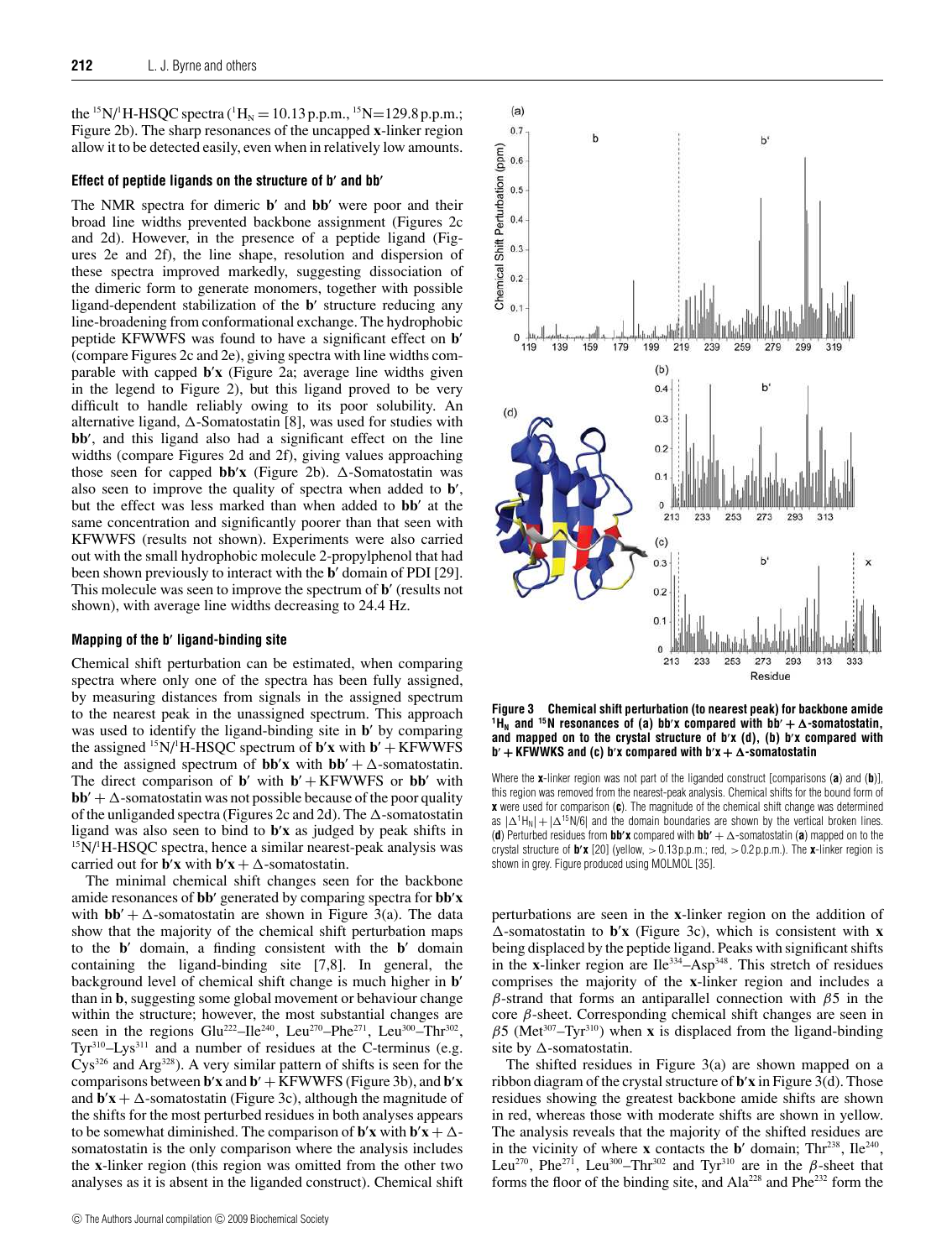

**Figure 4 Perturbation of the indole resonances of Trp<sup>347</sup> from b**′ **x in the presence of increasing concentrations of** -**-somatostatin**

Black, no ∆-somatostatin; blue, 0.18 mM ∆-somatostatin (0.7:1 molar ratio to **b'x**); green,  $0.76$  mM  $\Delta$ -somatostatin (1.9:1 molar ratio to  $\mathbf{b}'\mathbf{x}$ ); red, 0.9 mM  $\Delta$ -somatostatin (3.0:1 molar ratio to  $\mathbf{b}'\mathbf{x}$ ). The high-field peak ( ${}^1\mathsf{H}_{\mathsf{N}} = 10.12$  p.p.m.) is generated by the uncapped form of **b** ′ **x** where the **x**-linker region is believed to be unbound, whereas the low-field resonance ( ${}^{1}$ H<sub>N</sub>  $=$  10.39 p.p.m. in the absence of  $\Delta$ -somatostatin) is the capped form of the protein where the **x**-linker region is bound in the ligand-binding site. All four spectra show an overlaid signal for the uncapped form (far-right-hand peak) which results from small amounts of **b** ′ **x** dimer in the samples.

face of  $\alpha$ 1 that borders the C-terminal end of the binding site. Moderate shifts are also seen at the base of  $\alpha$ 4 that continues into the **x**-linker region; chemical shift changes between **bb**′**x** and  $bb' + \Delta$ -somatostatin in this region may not reflect ligand binding, but may be a direct consequence of **x** truncation in the **bb**′ construct.

#### **Effect of ligand binding on x**

The **x**-linker region contains a unique tryptophan residue  $(Trp^{347})$ and the indole cross-peak from this tryptophan side chain was used previously to detect the difference in environment of the **x**-linker region between the 'capped' and 'uncapped' forms of the **b** ′**x** domain [20]. Samples of capped **b** ′**x** typically contain a small proportion of uncapped dimeric material and hence two peaks for the tryptophan indole are seen (Figure 2a). The low-field cross-peak ( ${}^{1}H_N = 10.39$  p.p.m.) is representative of the monomeric capped conformer, and the sharper high-field cross-peak ( ${}^{1}H_N = 10.12$  p.p.m.) representative of the uncapped dimeric form. Interconversion between the two forms is very slow as shown by the presence of two distinct indole peaks in the HSQC spectra. The addition of  $\Delta$ -somatostatin to samples of (predominantly) monomeric **b** ′**x** was seen to shift the capped indole peak towards that of the uncapped form which remained unchanged in position and appearance (Figure 4). Furthermore, the degree of shift was dependent on the amount of  $\Delta$ -somatostatin added to the sample. These results confirm that  $\Delta$ -somatostatin is able to displace **x** from the ligand-binding site and that the tryptophan side chain in the capped monomer is in fast exchange between two or more conformational states.

#### **Chemical shifts of b and b**′ **x compared with bb**′ **x**

NMR chemical shifts provide a convenient way of identifying structural changes in the individual **b** and **b** ′**x** domains when part of the larger **bb**′**x** construct. The effect of **b** ′**x** on the conformation

of **b** was investigated by comparing **b** peak positions in  $15N/I$ H-HSQC spectra of **b** alone and **bb**′**x** (Figure 5a); similarly, the effect of **b** on **b** ′**x** was investigated by comparing **b** ′**x** peak positions in spectra of **b** ′**x** alone and **bb**′**x** (Figure 5b).

**b** ′**x** had little effect on **b** outside of those residues in the interface region. Residues Leu<sup>188</sup>-Arg<sup>196</sup> and Leu<sup>219</sup>-Ala<sup>228</sup> sensed an environmental change (Figure 5a), but these regions map to the turn between  $\beta$ 4 and  $\beta$ 5 which is in close proximity to **b**' in the **bb**′ structure (Figure 5c) and to a region which extends beyond the domain boundary at Leu<sup>217</sup>. The lack of significant chemical shift perturbations in **b** outside of the regions in close contact with **b** ′ suggests that the **b** domain is not structurally influenced by the presence of **b**'.

In contrast, **b** ′**x**, when together with **b** in the **bb**′**x** construct, did show regions of backbone perturbation outside the immediate interface site. The N-terminus  $(Lys^{213}-Val^{220})$  includes the short linker between the domains and is therefore part of the interface site, but residues  $Thr^{279} - Glu^{286}$  and  $Lys^{335} - Gln^{350}$  also experienced an environment change and are more distant from **b** (Figure 5b). Thr<sup>279</sup>–Glu<sup>286</sup> maps to  $\alpha$ 3 which forms part of the hydrophobic binding site in **b**' and Lys<sup>335</sup>–Glu<sup>350</sup> maps to the **x**-linker region that interacts at this site (Figure 5d). Their perturbation reports on the binding of **x** and suggests that **x** behaves differently in **b** ′**x** compared with **bb**′**x**. Only backbone chemical shifts for the unbound form of **x** could be assigned for **bb**′**x** so the perturbation of **x** may reflect the bound/unbound nature of this region in the two datasets. However, it is unlikely that the assignments for  $\alpha$ 3 are for the uncapped dimer form as these peaks would be expected to be both broader and significantly weaker than the monomeric capped form, since the uncapped dimer was only present at low levels in the purified sample.

#### **DISCUSSION**

The key outcome from the present study is the definition of ligand-binding residues in the **b** ′ domain of human PDI, and the demonstration that these are precisely the residues that interact with the adjacent **x**-linker region of PDI in the 'capped' form of the **b** ′**x** construct, supporting the conclusion that the **x**-linker region gates ligand access to the principal binding site on **b**' [20]. However, this observation was dependent on generating appropriate PDI preparations that gave well-resolved NMR spectra, and this required detailed characterization of several domain combinations and the resolution of multiple forms. Hence the results also provide insights into the dynamics and dimerization behaviour of PDI fragments containing the **b** ′ domain.

#### **Oligomerization and conformational flexibility of b**′ **-containing fragments**

Previous work has shown that chemically homogeneous wildtype **b** ′**x** preparations contained more than one species, as judged by intrinsic fluorescence [7,20]. We have now shown, for both **b** ′**x** and **bb**′**x**, that two forms can be separated and characterized, a monomeric form that is predominantly in the 'capped' conformation and a dimeric form that is 'uncapped'. In contrast, recombinant **b'** and **bb'** fragments existed exclusively as dimers when purified from *E. coli* cell lysates.

The line widths observed for the various **b** ′ domain-containing species analysed here are in the order **b** ′ dimer>**bb**′ dimer≫**bb**′**x** monomer > **b'x** monomer (see the legend to Figure 2), although the molecular sizes are in the order **bb**′ dimer≫**bb**′**x** monomer >  $\mathbf{b}'$  dimer  $\gg \mathbf{b}'$  x monomer. The anomalously broad line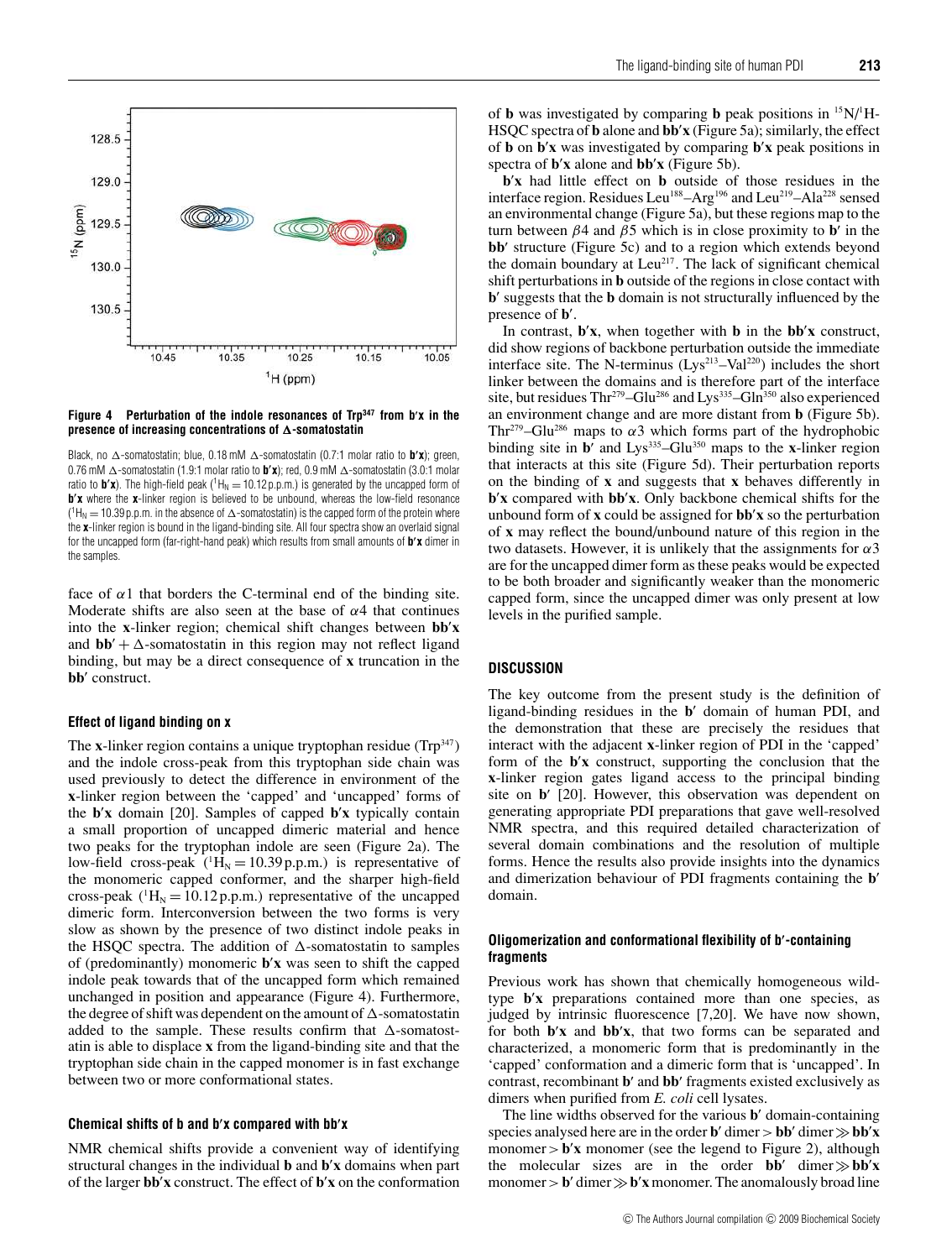

**Figure 5 Chemical shift perturbation of backbone amide <sup>1</sup>H<sup>N</sup> and <sup>15</sup>N resonances of (a) b and (b) b**′ **x in the bb**′ **x di-domain construct compared with the independent domains**

The magnitude of the chemical shift change was determined as  $\Delta^1 H_N$  +  $\Delta^{15}N/6$ . Chemical shifts for the bound form of **x** were used in comparison (b) and the domain boundaries are shown by vertical broken lines. (**c** and **d**) The residues perturbed in **b** and **b'x** are shown mapped on to the structure of **bb'** from human PDI [21]. In (**c**), the regions Leu<sup>188</sup>–Arg<sup>196</sup> and Leu<sup>219</sup>–Ala<sup>226</sup> of **b** are shown in magenta and red respectively, in (**d**) the regions Lys<sup>213</sup>–Val<sup>220</sup>, Thr<sup>279</sup>–Glu<sup>286</sup> and Lys<sup>335</sup>–Gln<sup>350</sup> in **b′x** are shown in red, green and cyan respectively. The part of the di-domain construct not directly involved in the comparison is drawn in light grey. (**e**) The residues perturbed in **b'x** are also shown mapped on to the crystal structure of **b'x** [20] to show their relationship to **x** when bound in the ligand-binding site (residues are coloured according to (**d**) above; **x** is seen in cyan running horizontally across the β-sheet in the centre of the diagram). Figure produced using MOLMOL [35].

widths observed for the **b'** dimer suggest that the **b'** domain is in conformational exchange; line broadening is seen throughout the **b** ′ spectrum (Figure 2c), suggesting that this dynamic flexibility affects all residues and is not ameliorated by homodimer formation. Interestingly, the **bb**′ construct showed narrower line widths than **b**', even though it is twice the molecular size of **b** ′ and also forms a homodimer. It therefore appears that the **b** domain is able to stabilize the **b** ′ conformation and this stabilization may occur partly through intermolecular interactions within the **bb**′ dimer. The second crystal structure for yeast Pdi1p represents a dimeric form of the full-length protein [14] and shows intermolecular interactions between **b** and **b** ′ domains that include hydrophobic residues from the ligand-binding site. Similar interactions within the human **bb**′ homodimer could stabilize the structure and so account for the narrower line widths seen for **bb**' compared with **b**'. Conversely, our comparison of NMR chemical shifts between the monomeric species **b** ′**x** and **bb**′**x** (see above) indicates direct effects of the **b** domain on the adjacent **b** ′ domain, so intramolecular stabilization effects may also contribute to the differences in line width of **b**' residues between **b**' and **bb**'. It is interesting to note, with regard to the conformational flexibility observed for the **b** ′ domain, that structural disorder is a common feature of ligand-binding regions of molecular chaperones [30].

#### **The ligand-binding site in the b**′ **domain**

The ligand-binding site of PDI has not been identified directly from structure determination of PDI–ligand complexes, but has been inferred from the ligand-binding activity of domain combinations and mutants [7,8], and by the identification of hydrophobic surface patches [13]. The site mapped in the present study by chemical shift perturbation on ligand binding is in good agreement with the hydrophobic site identified on the surface of the **b** ′ domain in the yeast Pdi1p structure (Figure 6). The definition of the site mapped by chemical shift perturbation is broader than that of the hydrophobic surface in Pdi1p, but this reflects the nature of the analysis where the perturbation data highlight changes to the environment of the protein backbone as sensed by the  ${}^{1}H_N$  and  ${}^{15}N$  amide nuclei and not directly by the side chains. It is now clear that the site where peptide ligands bind is also the site where the **x**-linker interacts in the **b** ′**x** structure [20]. This finding further supports the idea that the **x**-linker region could act to gate access to the ligand-binding site in human PDI just as the C-terminal region of ERp44 has been shown to cap the ligand-binding site of this PDI family member and compete with exogenous peptide ligands [17].

 $\Delta$ -Somatostatin was shown to compete with **x** for the ligandbinding site on **b'** (Figure 4). The NMR results suggest that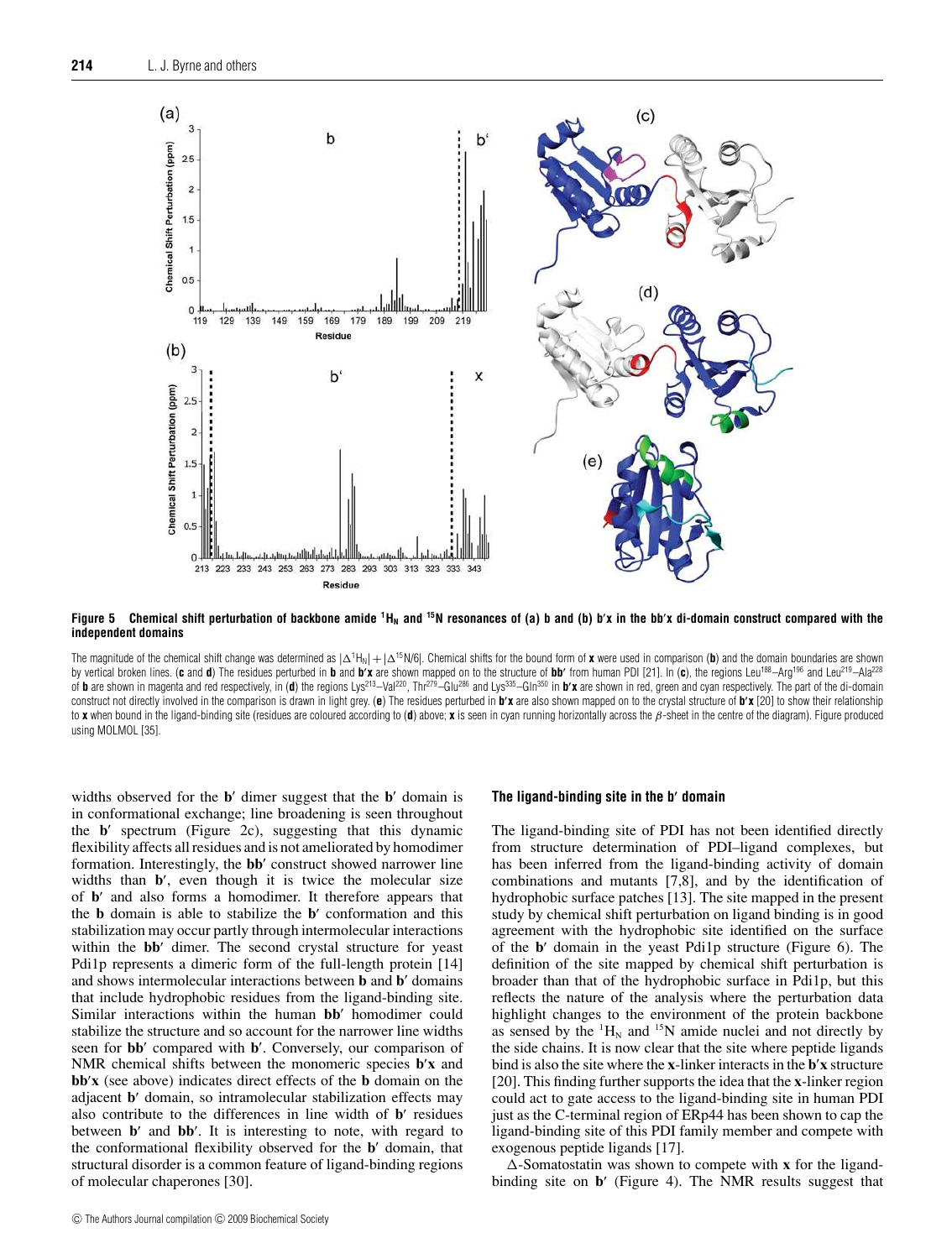|     |                                                           |        | <b>B1</b>                                   | a1                               |                                                    | B2                                            |                   | $\alpha$ <sub>2</sub> |            |                |  |
|-----|-----------------------------------------------------------|--------|---------------------------------------------|----------------------------------|----------------------------------------------------|-----------------------------------------------|-------------------|-----------------------|------------|----------------|--|
|     |                                                           |        | SS                                          | hhh h                            |                                                    |                                               | SS SSS            |                       |            | hhhhhhhhh      |  |
| (a) |                                                           |        |                                             |                                  | 219 LV IEFTEQTAPK IFGGEIKTHI LLFLPKSVSD YDGKLSNFKT |                                               |                   |                       |            |                |  |
| (b) |                                                           |        |                                             |                                  | 219 LV IEFTEOTAPK IFGGEIKTHI LLFLPKSVSD YDGKLSNFKT |                                               |                   |                       |            |                |  |
| (c) | 219                                                       | LV     | IEFTEOTAPK IFGGEIKTHI LLFLPKSVSD YDGKLSNFKT |                                  |                                                    |                                               |                   |                       |            |                |  |
| (d) | 219                                                       |        |                                             |                                  | LV IEFTEOTAPK IFGGEIKTHI                           |                                               |                   | LLFLPKSVSD YDGKLSNFKT |            |                |  |
| (e) | 219 LV                                                    |        | <b>IEFTEOTAPK IFGGEIKTHI</b>                |                                  |                                                    |                                               | <b>LLFLPKSVSD</b> |                       | YDGKLSNFKT |                |  |
| (f) | 241                                                       |        |                                             |                                  |                                                    | F GEIDGSVFAO YVE-SGLPLG YLFY-NDEEE LEEYKPLFTE |                   |                       |            |                |  |
|     |                                                           |        |                                             | hhhhhhh hhhh                     |                                                    | <b>SS</b>                                     | <b>SSSS</b>       |                       |            | hhhh hhhhhhhhh |  |
|     |                                                           |        | 83                                          |                                  | $\alpha$ <sub>3</sub>                              |                                               |                   | <b>B4</b>             |            | 85             |  |
|     | hh                                                        |        | s ssss                                      |                                  | hh hhhhhhh                                         |                                               | hhh               | SSSS <sub>S</sub>     |            | <b>SSSS</b>    |  |
| 261 | <b>AAESFKGKIL</b>                                         |        |                                             |                                  | FAFIDSDHTD NORILEFFGL KKEECPAVRL ITLEEEMTKY        |                                               |                   |                       |            |                |  |
| 261 | <b>AAESFKGKIL</b><br><b>FAFIDSDHTD</b>                    |        |                                             |                                  | <b>NORILEFFGL KKEECPAVRL</b>                       |                                               |                   | <b>ITLEEEMTKY</b>     |            |                |  |
| 261 | <b>AAESFKGKIL</b><br>FAFIDSDHTD                           |        |                                             | NORILEFFGL KKEECPAVRL ITLEEEMTKY |                                                    |                                               |                   |                       |            |                |  |
| 261 | <b>AAESFKGKIL</b><br><b>FAFIDSDHTD</b>                    |        | NORILEFFGL KKEECPAVRL                       |                                  |                                                    | <b>ITLEEEMTKY</b>                             |                   |                       |            |                |  |
| 261 | <b>FAFIDSDHTD</b><br><b>AAESFKGKIL</b>                    |        |                                             | NORILEFFGL KKEECPAVRL            |                                                    |                                               | <b>ITLEEEMTKY</b> |                       |            |                |  |
|     | 280 LAKKNRGLMN FVSIDA--RK FGRHAGNLNM KEO-FPLFAI           |        |                                             |                                  |                                                    |                                               |                   | <b>HDMT-EDLKY</b>     |            |                |  |
|     | hhhhh                                                     |        | S SSSSS                                     |                                  | hhhhhh                                             |                                               |                   | SSSS SS               |            | <b>SSS</b>     |  |
|     |                                                           |        |                                             |                                  | cı4                                                |                                               |                   | Bx                    |            | $\alpha x$     |  |
|     |                                                           |        |                                             |                                  | hh hhhhhh hhh h                                    |                                               |                   | SSS                   |            | hhh            |  |
| 311 | KPES-------EEL------TAE RITEFCHRFL EG                     |        |                                             |                                  |                                                    |                                               |                   |                       |            |                |  |
| 311 | KPES-------EEL------TAE RITEFCHRFL                        |        |                                             |                                  |                                                    |                                               | EG                |                       |            |                |  |
| 311 | KPES------EEL------TAE RITEFCHRFL EGKIKPHLMS OELPEDWDKO P |        |                                             |                                  |                                                    |                                               |                   |                       |            |                |  |
| 311 | KPES-------EEL------TAE RITEFCHRFL EG                     |        |                                             |                                  |                                                    |                                               |                   |                       |            |                |  |
| 311 | KPES-------EEL------TAE RITEFCHRFL EGKIKPHLMS             |        |                                             |                                  |                                                    |                                               |                   |                       |            |                |  |
| 326 | GLPOLSEEAFDELSDKIVLESK AIESLVKDFL KG                      |        |                                             |                                  |                                                    |                                               |                   |                       |            |                |  |
|     | s                                                         | hhhhhh |                                             |                                  | hhhh hhhhhhhhh hh                                  |                                               |                   |                       |            |                |  |
|     |                                                           |        |                                             |                                  |                                                    |                                               |                   |                       |            |                |  |

#### **Figure 6 Structural alignment of the b**′ **domain of human and yeast PDI showing the ligand-binding site as mapped by chemical shift perturbation**

(a) Comparison of **bb'x** with  $bb' + \Delta$ -somatostatin (light grey,  $> 0.13$ p.p.m.; mid-grey,  $> 0.2$  p.p.m.). (**b**) Comparison of **b'x** with **b'** + KFWWFS (light grey,  $> 0.15$  p.p.m.; midgrey,  $>0.2$  p.p.m.). (**c**) Comparison of **b′x** with **b′x**  $+$   $\Delta$ -somatostatin (light grey,  $>0.09$  p.p.m.; mid-grey, >0.15 p.p.m.). (**d**) Comparison of **bb**′ **x** with **bb**′ as assigned by Denisov et al. [31] (light grey, >0.15 p.p.m.; mid-grey, >0.3 p.p.m.). (**e**) Chemical shift perturbation seen for **bb**′ binding to unfolded RNase [21]. (**f**) Hydrophobic ligand-binding site identified in the crystal structure of yeast PDI (mid-grey shading). The secondary-structure assignments for both the human and yeast structures are shown above and below the corresponding sequence. h,  $\alpha$ -helix; s,  $\beta$ -sheet.

the binding of **x** is in fast exchange on the NMR timescale as a chemical shift titration producing an averaged peak position is seen for the tryptophan indole resonance upon addition of ligand. The competing ligand changes the proportion of bound and unbound forms of **x** and so shifts the averaged peak position. The indole peak in different peptide ligand concentrations is seen to shift in a line between the unbound conformation (assumed to have the same  $^{15}N$  and  $^{1}H_N$  resonances as the uncapped contaminant) and the maximally capped form seen when no competing ligand is present. The proposed fast-exchange properties of the tryptophan indole peak are consistent with our finding that this resonance is virtually devoid of NOEs (nuclear Overhauser effects) to other residues in the protein in a <sup>15</sup>N-edited NOESY experiment. Exchange of **x** between two or more forms would broaden any NOESY signals and so make them difficult to detect. From the data presented in Figure 4, the dissociation constant for the **b** ′**x**–  $\Delta$ -somatostatin complex is in the range 0.1–1.0 mM. This affinity is similar to that of mastoparan (0.13 mM), and slightly weaker than the related peptide somatostatin (0.035 mM), binding to a fragment of PDI containing **b** and **b** ′ domains ([21]; and further description of the construct below). Sites elsewhere in the fulllength protein, such as those identified around the redox-active sites in the **a** and **a** ′ domains [13], will contribute significantly to the overall binding affinity of PDI to larger unfolded protein substrates.

#### **Comparison with data from an alternative construct**

Purification and NMR structural data have recently been published for a construct of human PDI that is intermediate in length between the **bb**′ and **bb**′**x** constructs described in the present study. The



**Figure 7 Chemical shift difference map for the backbone amide resonances of bb**′ **x (the present study) and bb**′ **(as assigned by Denisov et al. [31])**

The **bb**′ construct contains the first eight residues of the **x**-linker region which is insufficient to extend into the hydrophobic ligand-binding site. The magnitude of the chemical shift change was determined as  $|\Delta^1 H_N| + |\Delta^{15} N/6|$ , and the domain boundaries are shown by vertical broken lines.

protein investigated by Denisov et al. [21] comprises the **bb**′ domains and extends for an additional eight residues at the Cterminus compared with the **bb**′ fragment in the present study, thus including approximately half of the **x**-linker region [21]. This construct (extended **bb**′ or truncated **bb**′**x**?) was isolated as monomeric and dimeric species that could be separated by gel-filtration chromatography; therefore the first eight residues of **x** are sufficient for the stable formation of the monomeric form. Interestingly, the first eight residues of  $\bf{x}$  include a  $\beta$ -strand known to make antiparallel interactions with the core  $\beta$ -sheet of the **b**<sup>*'*</sup> domain [20]; however, this strand is not evident in the NMR structure determined for the extended **bb**′ construct [21]. It is likely that this strand forms only transiently, or not at all, without the additional stabilizing interactions made by the second half of the **x**-linker region [20].

The monomeric form of the extended **bb**′ construct gave NMR spectra of similar resolution to those found by us for **bb**′**x**, as judged by simple comparison of <sup>15</sup>N/<sup>1</sup>H-HSQC data (Figure 2b and [31]). Comparison of the published backbone assignments for the extended **bb**′ fragment [31] with our data for **bb**′**x** showed a close agreement except for the regions known to be involved in the interaction with **x** in the capped conformer (Figure 7). This is to be expected, as the **bb**′ fragment does not possess the second half of the **x**-linker region that interacts with the hydrophobic ligand-binding site; hence a comparison is being made between structures where **x** is bound and unbound. The regions that show the greatest difference are  $Arg^{283}$ –Phe<sup>287</sup>, Met<sup>307</sup>–Tyr<sup>310</sup> and Glu<sup>316</sup>. These regions map to  $\alpha$ 3 which interacts with **x** in the ligandbinding site and the  $\beta$ -strand (Met<sup>307</sup>–Lys<sup>311</sup>) which forms an antiparallel interaction with the first half of **x** in **bb**′**x**, but not in **bb**′ (see the previous paragraph).

The backbone assignments for the extended **bb**′ construct show two separate pathways from Lys<sup>333</sup>, the start of the **x**-linker region [31]. This finding is consistent with our findings for **b** ′**x** and **bb**′**x** and suggests that the shortened **x**-linker region of this construct exists in more than one conformation, as we have observed for **b** ′**x** and **bb**′**x**.

Denisov et al. [21] have also mapped the ligand-binding site on their extended **bb**′ construct of human PDI using chemical shift perturbation and employing  $\Delta$ -somatostatin, mastoparan and 'scrambled' RNase as ligands. The site defined in their work is very similar to ours (see Figure 6 for a direct comparison). The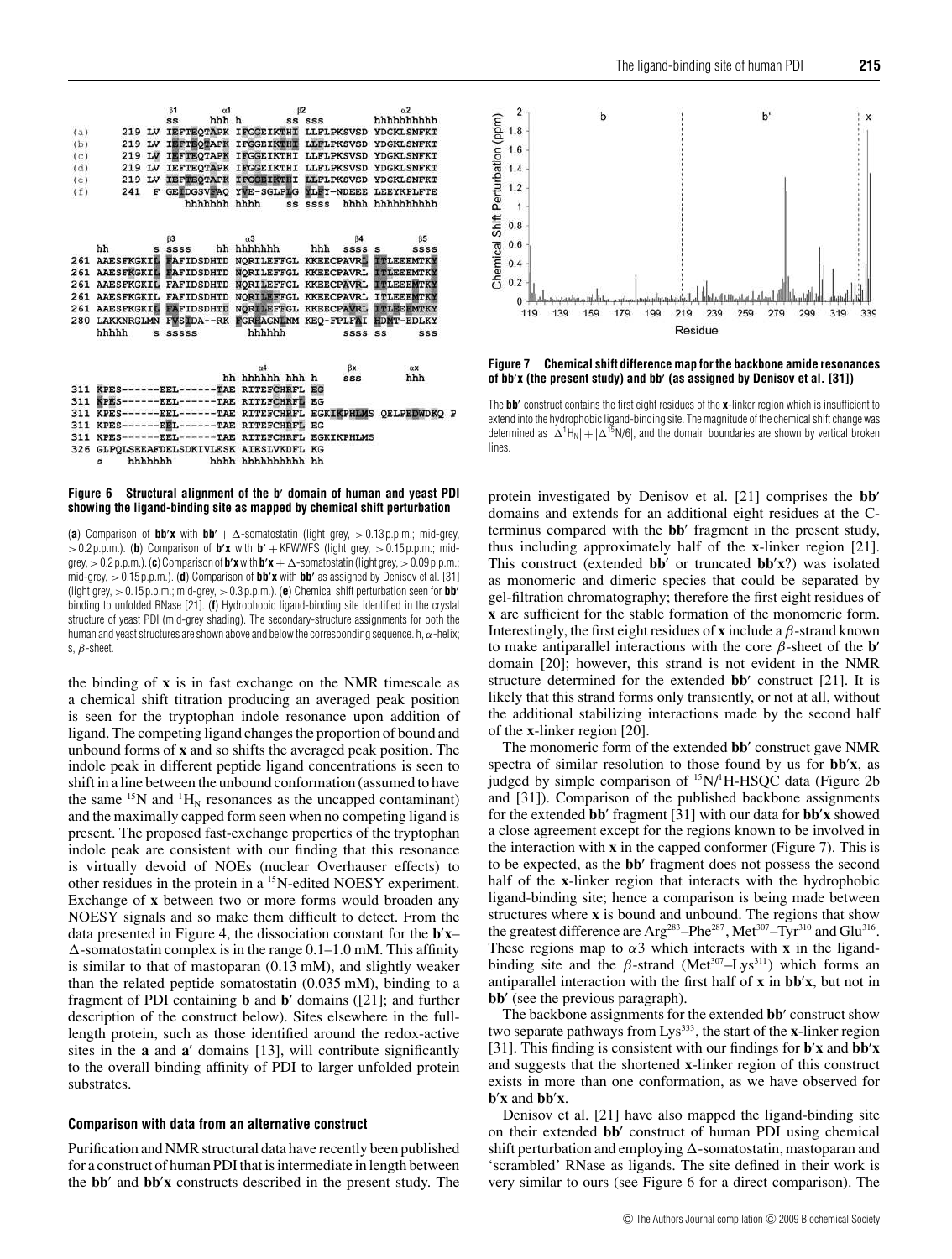

#### **Figure 8 Interactions of the hydrophobic ligand-binding site of the b**′ **domain of PDI**

The example given here is for the **b** ′ **x** construct. The peptide ligand (black) is able to displace the **x**-linker region (white) from the hydrophobic binding site (grey). Uncontrolled exposure of the binding site is likely to result in homodimerization; a conformation seen for all the **b** ′ -containing constructs of the present study. The binding of **x** to the hydrophobic binding site prevents dimer formation and hence the in vitro rate of conversion of capped monomer into uncapped dimer was found to be very low. An 'uncapped monomer' state is presumed to exist as a transient intermediate between the monomer states depicted (capped, ligand-bound) and the uncapped dimer, but it is not shown since we have no evidence that it exists in detectable quantities under the conditions we have studied.

most significant difference between the datasets is that Denisov et al. [21] observed chemical shift changes in  $\alpha$ 3 which runs along the top of the ligand-binding site as shown in Figure 5(d), whereas we saw very few shifts in this region (with the exception of Asn<sup>281</sup> and Leu<sup>285</sup>). The lack of perturbation in the present study suggests that there is limited environmental change sensed by the protein backbone in this region when **x** is displaced by a peptide ligand (as in the present study) compared with when a ligand is bound directly by a 'naked' domain where the **x**-linker region is truncated.

#### **Control of access to the binding site on the b**′ **domain of PDI**

Chaperones and folding catalysts face an issue concerning how to control exposure of the hydrophobic sites by which they interact with their substrates. If such a site is fully exposed, then there is a clear risk of uncontrolled binding, and the possibility of dimerization and even aggregation. One strategy to avoid these problems might be for such a site to be capped or otherwise concealed in the absence of substrate. We do not have sufficient structural information on a range of chaperones in the presence and absence of their substrates to test this or to analyse the various structural strategies by which it might be achieved. However, in the case of PDI and ERp44, it does appear that the primary ligand-binding site on the **b** ′ domain is masked or 'capped' by interaction with an adjacent mobile region. Binding of substrate will then displace the 'cap' providing conditional access to the binding site, which is never fully exposed. A cartoon depicting the displacement of **x** by a peptide ligand from the substrate binding site on **b** ′**x** is shown in Figure 8. This model for PDI and ERp44 is similar to that proposed for the Hsp70 (heatshock protein 70) family chaperones [32], where a hydrophobic sequence that links the NBD (nucleotide-binding domain) to the SBD (substrate-binding domain) has been observed in two alternative conformations: an 'out' conformation in which the linker is exposed to solvent, and an 'in' conformation in which the linker is packed on to a hydrophobic patch on the SBD. In this case, binding of ATP to the NBD is thought to act allosterically to shift the balance between these two alternative conformations of the interdomain linker and hence control the binding of ligands to the SBD.

At this point, it is difficult to predict whether this strategy of ligand displacement of a local 'cap' on the primary noncovalent ligand-binding site will be a general theme among members of the PDI family, as the current structural data on

 $\copyright$  The Authors Journal compilation  $\copyright$  2009 Biochemical Society

complexes with ligands are sparse. There is a recent structure of the ERp57–tapasin complex [18] and convincing models exist for ERp57 interactions within the MHC peptide-loading complex [18,33], and when bound to calnexin and a monoglucosylated protein folding intermediate [12,34]. However, the role of ERp57 in these complexes is rather different from that of PDI which we interpret as operating by using direct non-covalent binding interactions with the substrate (mainly involving **b** ′ ) to destabilize the conformation of partially folded species while simultaneously catalysing disulfide interchange in the substrate through covalent interactions with the active sites in the **a** and **a** ′ domains.

The work in the present study shows that **b**' is a conformationally active domain that forms homodimers unless peptide ligands or the **x**-linker region are bound at its hydrophobic ligandbinding site. Ligand and **x** binding dissociate the dimer form and stabilize the tertiary structure. The binding of **x** is competitive with ligands and in fast exchange between two or more states. Controlled exposure of the hydrophobic binding site and the conformational properties of **b** ′ are likely to be key to the function of PDI. The **x**-linker region provides a mechanism for controlling access to the hydrophobic binding site and its displacement by substrate could initiate rearrangement of the domain architecture of PDI triggering changes in the protein folding activity by coupling the non-covalent substrate interactions at the **b** ′ domain with covalent substrate interactions with the redox-active sites on the **a** and **a** ′ domains. What is now required is to define better by both direct and indirect approaches, how ligand binding affects the relative orientations and dynamics of the various domains and sites within PDI.

#### **AUTHOR CONTRIBUTION**

Richard Williamson, Mark Howard, Robert Freedman and Lloyd Ruddock conceived the project, provided funding and guided the experimental work. Lloyd Ruddock generated and provided the plasmids encoding the various domain constructs. Ateesh Sidhu and Katrine Wallis expressed, purified and characterized the isotope-labelled proteins. Lee Byrne, Richard Williamson and Mark Howard recorded NMR spectra, and Lee Byrne, Katrine Wallis and Ateesh Sidhu assigned resonances. All of the authors contributed to data interpretation. Richard Williamson and Robert Freedman generated the first draft of the paper, Richard Williamson and Katrine Wallis generated the Figures, and all of the authors contributed to revision and approval of the final paper.

#### **ACKNOWLEDGEMENTS**

We thank Tom Frenkiel and Geoff Kelly at the Biomedical NMR Centre, National Institute of Medical Research, Mill Hill, London, U.K., for technical help and use of the Centre's NMR facilities, and the Mass Spectrometry Unit of the Department of Biological Sciences, Warwick University, for mass determination of recombinant proteins. We also thank Kevin Howland for peptide synthesis, Michelle Rowe for NMR support at Kent, and Annamari Ruddock for initial sample preparation.

#### **FUNDING**

This work was supported by the Biotechnology and Biological Sciences Research Council [grant number BB/D018072] and by a Biotechnology and Biological Sciences Research Council ear-marked studentship (to A. S.).

#### **REFERENCES**

- 1 Hatahet, F. and Ruddock, L. W. (2007) Substrate recognition by the protein disulfide isomerases. FEBS J. **274**, 5223–5234
- 2 Creighton, T. E. (1995) Disulphide-coupled protein folding pathways. Philos. Trans. R. Soc. London Ser. B **348**, 5–10
- 3 Freedman, R. B. (1995) The formation of protein disulphide bonds. Curr. Biol. **5**, 85–91
- 4 Land, A., Zonneveld, D. and Braakman, I. (2003) Folding of HIV-1 envelope glycoprotein involves extensive isomerisation of disulfide bonds and conformation-dependent leader peptide cleavage. FASEB J. **17**, 1058–1067